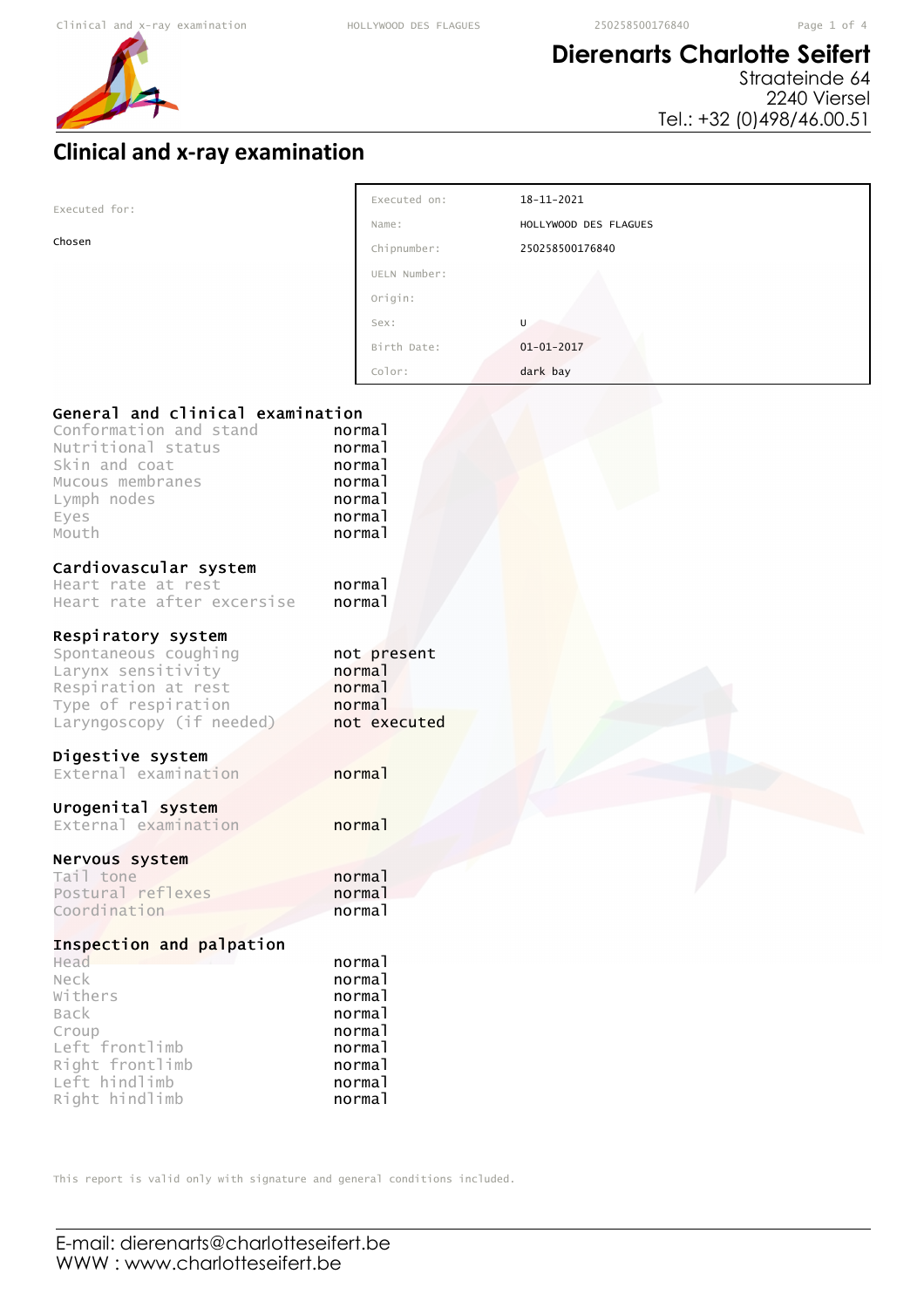# **Dierenarts Charlotte Seifert**



Straateinde 64 2240 Viersel Tel.: +32 (0)498/46.00.51

| Fore Hooves and hind hooves<br>Horn quality<br>Hoof percussion<br>Hoof inspection<br>Size and shape       | normal<br>normal<br>normal<br>normal                             |                                                                                                          |  |  |
|-----------------------------------------------------------------------------------------------------------|------------------------------------------------------------------|----------------------------------------------------------------------------------------------------------|--|--|
| Gait<br>walking on hard surface<br>Straight line<br>Small circle left<br>Small circle right               | normal<br>normal<br>normal                                       |                                                                                                          |  |  |
| Trotting on hard surface<br>Straight line<br>Small circle left<br>Small circle right                      | normal<br>normal<br>normal                                       |                                                                                                          |  |  |
| Trotting on soft surface                                                                                  |                                                                  |                                                                                                          |  |  |
| Small circle left<br>Small circle right                                                                   | normal<br>normal                                                 |                                                                                                          |  |  |
| Cantering on soft surface<br>Small circle left<br>Small circle right                                      | normal<br>normal                                                 |                                                                                                          |  |  |
| Flexion tests<br>LF: forced flexion:<br>RF: forced flexion:<br>LH: forced flexion:<br>RH: forced flexion: | not sensitive<br>not sensitive<br>not sensitive<br>not sensitive | Trotting away: not lame<br>Trotting away: not lame<br>Trotting away: not lame<br>Trotting away: not lame |  |  |
| Spavin tests<br>LH: forced flexion:                                                                       |                                                                  |                                                                                                          |  |  |
| RH: forced flexion:<br>Inspection of stifle:<br>Norma <sub>1</sub>                                        | not sensitive<br>not sensitive                                   | Trotting away: not lame<br>Trotting away: not lame                                                       |  |  |

During the examination there were no indications of vices. After the examination blood samples were taken for investigation of banned substances.

### Conclusion (X Yes O No):

### Clinical examination:

x No abnormal findings O Abnormal findings (see examination protocol)

### Radiological Findings:

- O Good
- X Satisfactory O Moderate
- O Unsatisfactory

x Acceptable o Increased risk

o Not acceptable

### The horse receives a normal medical risk as a sport horse.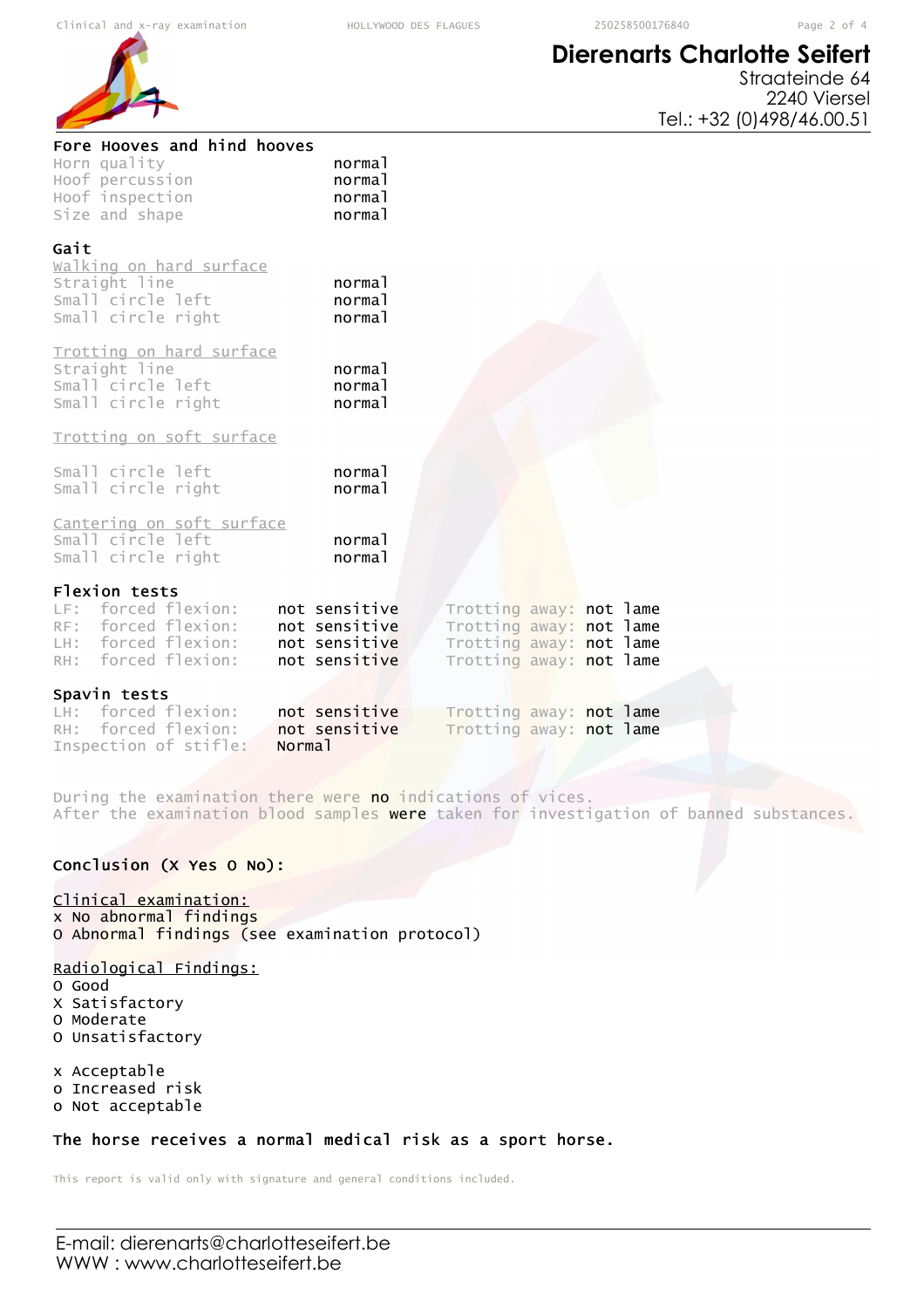

Other findings and remarks: no

# **Dierenarts Charlotte Seifert**

Straateinde 64 2240 Viersel Tel.: +32 (0)498/46.00.51